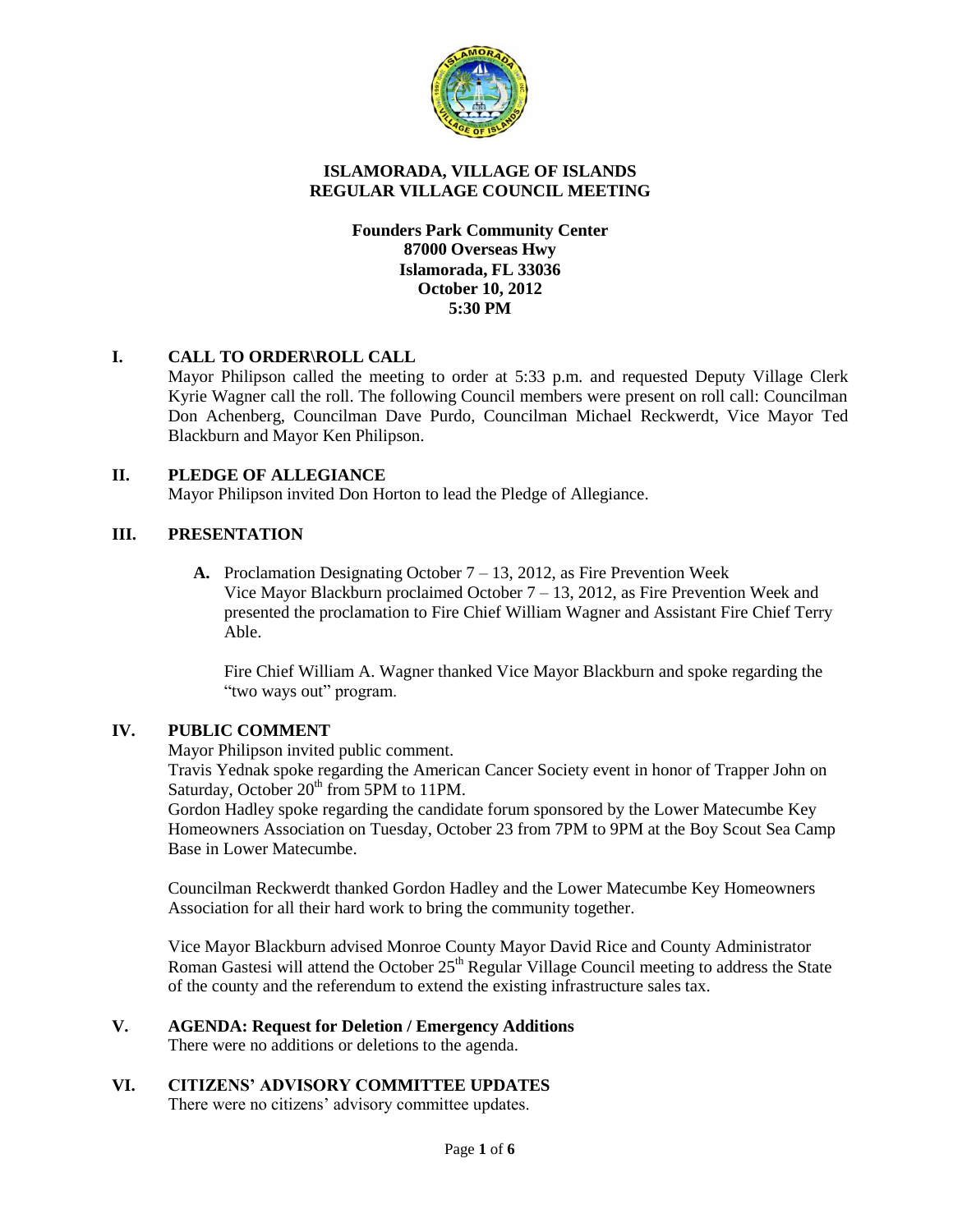#### **VII. WASTEWATER MATTERS**

**A.** Wastewater Update

Wastewater Program Director Greg Tindle reported Reynolds notice to proceed issued; preconstruction meetings schedule for North Plantation Key (NPK) Improvement Area on Tuesday October 23<sup>rd</sup> at 6 PM at Founders Park Community Center and on October 24<sup>th</sup> at 6 PM for Middle Plantation Key (MPK) and advised Reynolds will be distributing door hanger to all the residents in the area; possible locations for a vacuum pump station in MPK.

Tom Brzezinski, Wade Trim gave a brief summary of the snapshot. Mayor Philipson invited public comment and there was none.

# **VIII. CONSENT AGENDA**

(All items on the Consent Agenda are considered routine by the Village Council and will be approved by one motion. There will be no separate discussion of these items unless a Councilmember so requests, in which event, the item will be moved to the Main Agenda.)

#### **A.** Minutes:

September 12, 2012 Regular Village Council Meeting September 27, 2012 Regular Village Council Meeting

A motion to adopt the consent agenda was made by Councilman Purdo. The motion received a second from Councilman Reckwerdt. Mayor Philipson called for the vote and all were in favor.

# **IX. ORDINANCES**

**A.** First Reading - Future Land Use Map (FLUM) Amendment FLRZ-12-03 for 88041 Old Highway

**AN ORDINANCE OF ISLAMORADA, VILLAGE OF ISLANDS, FLORIDA, CONSIDERING THE REQUEST BY KURT WESTMAN TO AMEND THE** *FUTURE LAND USE MAP* **FROM MARICULTURE (M) TO RESIDENTIAL LOW (RL) FOR A 5.16 AC PARCEL LOCATED AT 88041 OLD HIGHWAY, NEAR MILE MARKER 88 OCEAN-SIDE, PLANTATION KEY WITH THE REAL ESTATE NUMBER 00415010-000100 AND FURTHER DESCRIBED IN EXHIBIT "A;" PROVIDING FOR THE TRANSMITTAL OF THIS ORDINANCE TO THE FLORIDA DEPARTMENT OF ECONOMIC OPPORTUNITY; AND PROVIDING FOR AN EFFECTIVE DATE UPON THE APPROVAL OF THIS ORDINANCE BY THE FLORIDA DEPARTMENT OF ECONOMIC OPPORTUNITY**

Village Attorney Boniske read the title of the ordinance. Senior Planner Kevin Bond gave his report to Council. Mayor Philipson invited public comment and there was none.

A motion to adopt the ordinance was made by Councilman Achenberg**.** The motion received a second from Councilman Reckwerdt.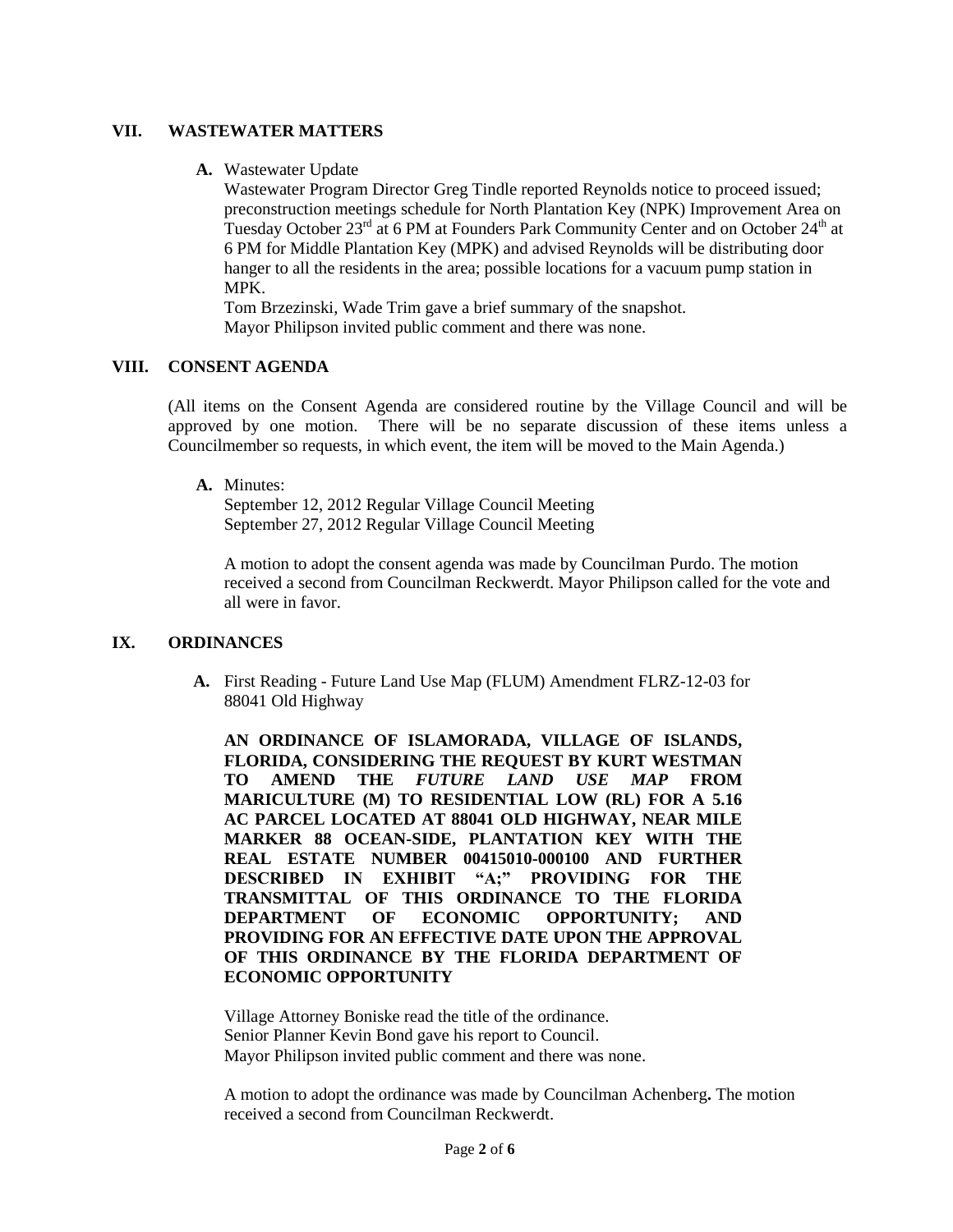Mayor Philipson requested that Deputy Village Clerk Kyrie Wagner call the roll and the motion passed 5-0.

**B.** First Reading - Future Land Use Map (FLUM) Amendment (FLRZ-12-04) for Robert and Kathy Mau

**AN ORDINANCE OF ISLAMORADA, VILLAGE OF ISLANDS, FLORIDA, CONSIDERING THE REQUEST BY ROBERT AND KATHY MAU TO AMEND THE** *FUTURE LAND USE MAP* **FROM RESIDENTIAL HIGH (RH) TO RESIDENTIAL MEDIUM (RM) FOR A 0.97 ACRE PARCEL LOCATED ON OLD HIGHWAY NEAR MILE MARKER 81 OCEAN-SIDE, UPPER MATECUMBE KEY WITH THE REAL ESTATE NUMBER 00096290-000000 AND FURTHER DESCRIBED IN EXHIBIT "A;" PROVIDING FOR THE TRANSMITTAL OF THIS ORDINANCE TO THE FLORIDA DEPARTMENT OF ECONOMIC OPPORTUNITY; AND PROVIDING FOR AN EFFECTIVE DATE UPON THE APPROVAL OF THIS ORDINANCE BY THE FLORIDA DEPARTMENT OF ECONOMIC OPPORTUNITY**

Village Attorney Boniske read the title of the ordinance. Planner Shane Lesko gave his report to Council. Mayor Philipson invited public comment and there was none.

A motion to adopt the ordinance was made by Councilman Achenberg**.** The motion received a second from Councilman Reckwerdt.

Vice Mayor Blackburn spoke regarding green space.

Mayor Philipson requested that Deputy Village Clerk Kyrie Wagner call the roll and the motion passed 5-0.

# **X. QUASI-JUDICIAL**

**A.** First Reading – Official Zoning Map Amendment FLRZ-12-03 for 880411 Old Highway

**AN ORDINANCE OF ISLAMORADA, VILLAGE OF ISLANDS, FLORIDA, CONSIDERING THE REQUEST BY KURT WESTMAN TO AMEND THE** *OFFICIAL ZONING MAP* **FROM MARICULTURE (M) TO RESIDENTIAL ESTATE (RE) FOR A 5.16 ACRE PARCEL LOCATED AT 88041 OLD HIGHWAY, NEAR MILE MARKER 88 OCEAN-SIDE, PLANTATION KEY WITH THE REAL ESTATE NUMBER 00415010-000100 AND FURTHER DESCRIBED IN EXHIBIT "A;" PROVIDING FOR THE TRANSMITTAL OF THIS ORDINANCE TO THE FLORIDA DEPARTMENT OF ECONOMIC OPPORTUNITY; AND PROVIDING FOR AN EFFECTIVE DATE UPON THE APPROVAL OF THIS ORDINANCE BY THE FLORIDA DEPARTMENT OF ECONOMIC OPPORTUNITY**

Village Attorney Boniske read the title of the ordinance. Deputy Village Clerk Kyrie Wagner gave the oath to those intending to testify.

Village Attorney Boniske asked the Council for any ex-parte communications.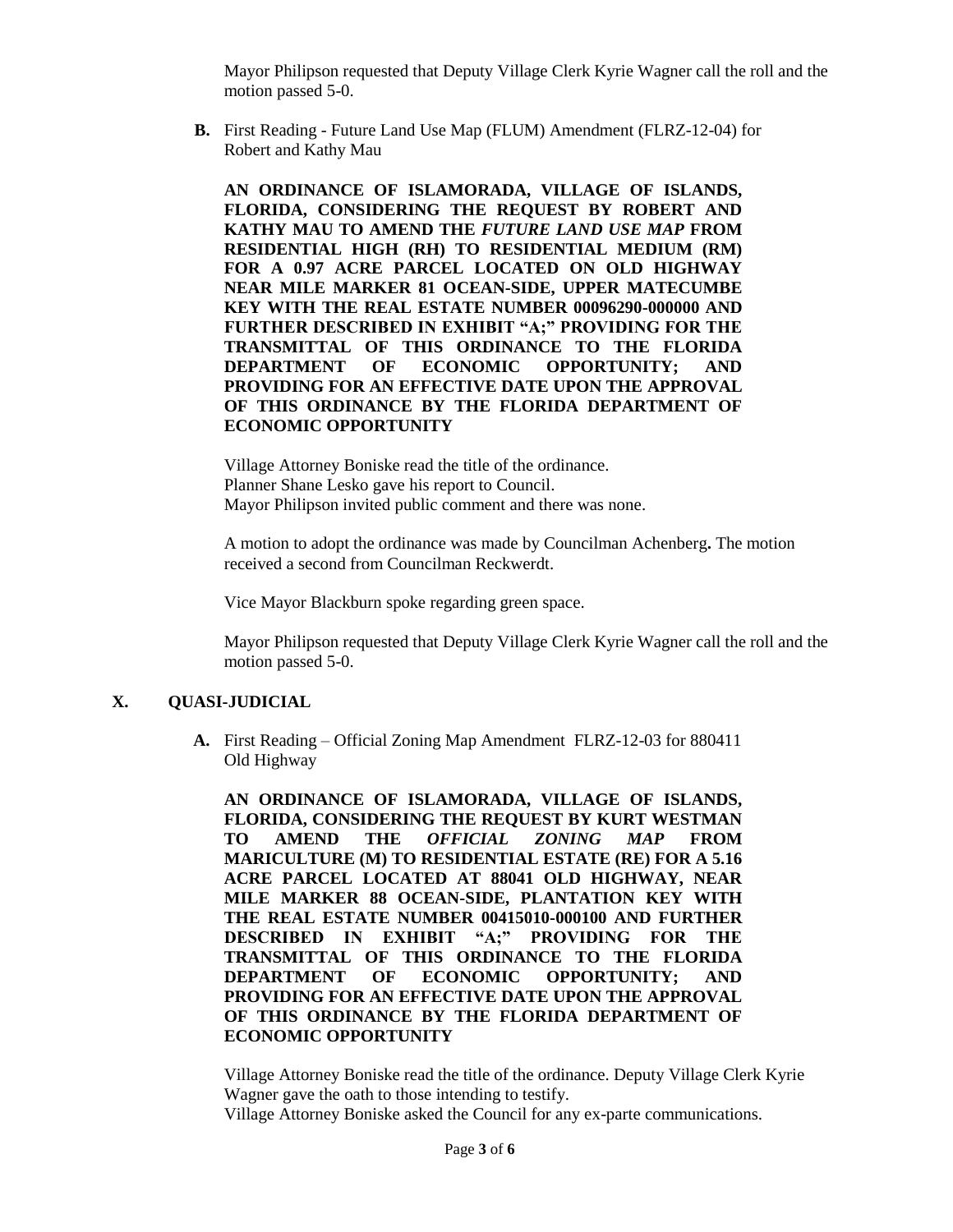Senior Planner Kevin Bond gave the staff report and recommended adoption of the ordinance.

There was no one speaking either in favor or against the item.

A motion to adopt the ordinance was made by Councilman Achenberg**.** The motion received a second from Councilman Reckwerdt.

Mayor Philipson requested that Deputy Village Clerk Kyrie Wagner call the roll and the motion passed 5-0.

**B.** First Reading - Zoning Map Amendment(FLRZ-12-04) for Robert and Kathy Mau

**AN ORDINANCE OF ISLAMORADA, VILLAGE OF ISLANDS, FLORIDA, CONSIDERING THE REQUEST BY ROBERT AND KATHY MAU TO AMEND THE** *OFFICIAL ZONING MAP* **FROM MULTIFAMILY (MF) TO SETTLERS RESIDENTIAL (SR) FOR A 0.97 ACRE PARCEL LOCATED ON OLD HIGHWAY NEAR MILE MARKER 81 OCEAN-SIDE, UPPER MATECUMBE KEY WITH THE REAL ESTATE NUMBER 00096290-000000 AND FURTHER DESCRIBED IN EXHIBIT "A;" PROVIDING FOR THE TRANSMITTAL OF THIS ORDINANCE TO THE FLORIDA DEPARTMENT OF ECONOMIC OPPORTUNITY; AND PROVIDING FOR AN EFFECTIVE DATE UPON THE APPROVAL OF THIS ORDINANCE BY THE FLORIDA DEPARTMENT OF ECONOMIC OPPORTUNITY**

Village Attorney Boniske read the title of the ordinance. Deputy Village Clerk Kyrie Wagner gave the oath to those intending to testify.

Village Attorney Boniske asked the Council for any ex-parte communications. Planner Shane Lesko gave the staff report and recommended adoption of the ordinance. There was no one speaking either in favor or against the item.

A motion to adopt the ordinance was made by Councilman Achenberg**.** The motion received a second from Councilman Reckwerdt.

Mayor Philipson requested that Deputy Village Clerk Kyrie Wagner call the roll and the motion passed 5-0.

# **XI. RESOLUTIONS**

**A.** Resolution Authorizing Payment of Insurance Renewal Premium for Village Liability, Automobile, Property and Workers Compensation Coverage through Florida Municipal Trust (FMIT) for Fiscal Year 2012-2013

**A RESOLUTION OF THE VILLAGE COUNCIL OF ISLAMORADA, VILLAGE OF ISLANDS, FLORIDA, AUTHORIZING PAYMENT OF THE RENEWAL PREMIUM FOR LIABILITY, AUTOMOBILE, PROPERTY AND WORKERS COMPENSATION INSURANCE TO THE FLORIDA MUNICIPAL INSURANCE TRUST FOR FISCAL YEAR 2012-2013; AUTHORIZING THE VILLAGE MANAGER TO EXECUTE REQUIRED DOCUMENTS; AUTHORIZING THE EXPENDITURE OF BUDGETED FUNDS; AND PROVIDING FOR AN EFFECTIVE DATE**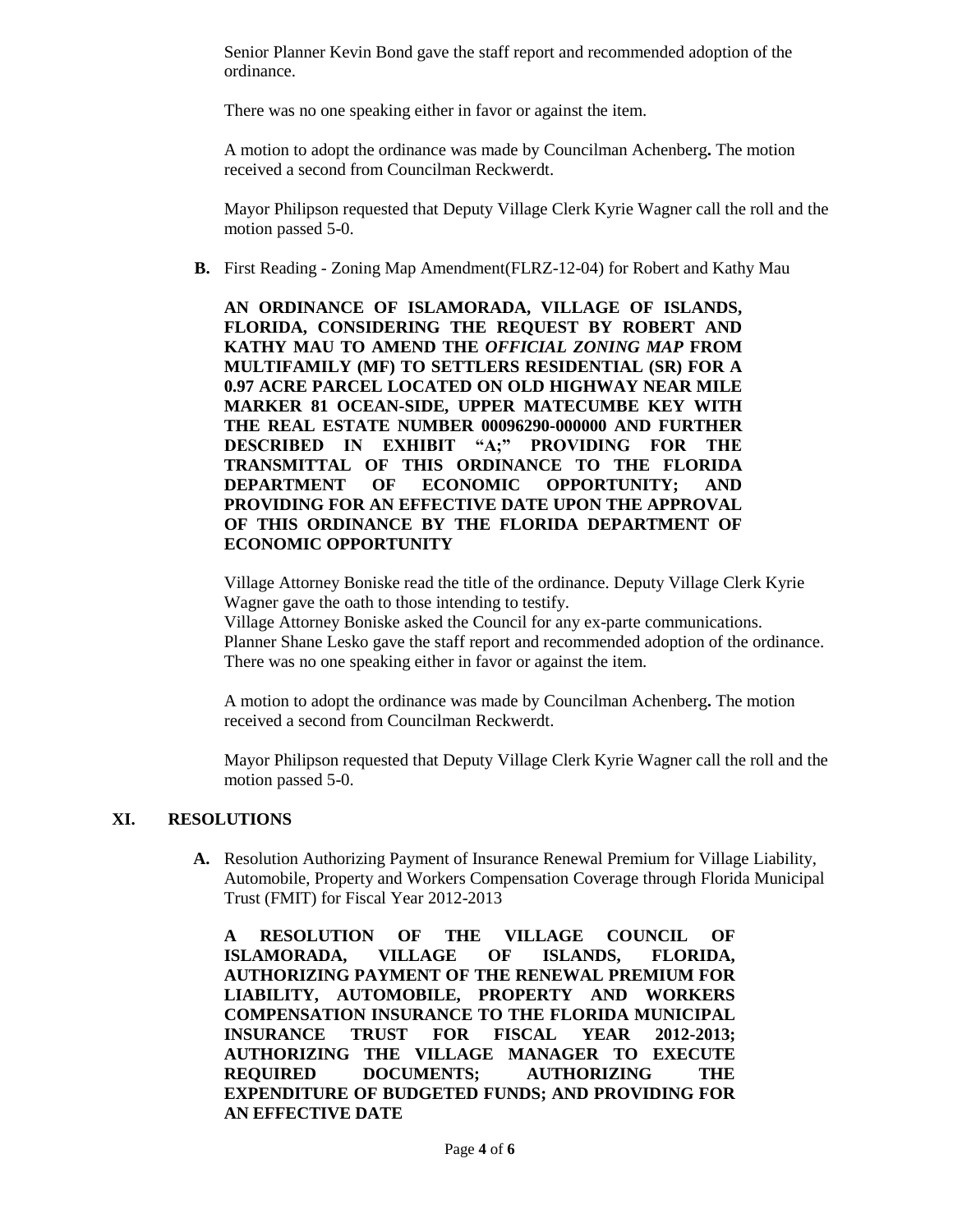Village Attorney Nina Boniske read the title of the resolution**.**  Director of Finance and Administration Maria Aguilar provided the staff report. Councilman Purdo and Vice Mayor Blackburn spoke regarding competitive bidding. Councilman Achenberg spoke regarding FMIT and competitive bidding. Mayor Philipson invited public comment. Stan Margulies spoke regarding the down side of competitive bidding. Village Attorney spoke regarding the Florida League of Cities. Stan Margulies spoke in favor or the resolution.

A motion was made by Councilman Achenberg to approve the resolution; the motion received a second from Councilman Reckwerdt. Mayor Philipson called for the vote and the motion passed 5-0.

# **XII. MOTIONS**

There were no motions.

# **XIII. UNFINISHED BUSINESS**

There was no unfinished business.

# **XIV. MAYOR / COUNCIL COMMUNICATIONS**

- **A.** Further Announcements on Amendment 4 Mayor Philipson invited discussion from Council. Vice Mayor Black and Councilman Achenberg spoke regarding Amendment 4 and the importance of voting no. Mayor Philipson invited public comment and there was none.
- **B.** Discussion Regarding Monroe County Infrastructure Sales Taxes Mayor Philipson explained the Monroe County Infrastructure Sale Tax and the importance of voting yes. Councilman Reckwerdt spoke in favor of the infrastructure sales tax. Councilman Achenberg spoke regarding a toll on Jewfish Creek Bridge. Mayor Philipson invited public comment. Travis Yednak spoke regarding the infrastructure sales tax being a renewal not something new. Buddy Pinder spoke regarding seeking BP Oil money.
- **C.** Discussion Regarding American Water Summit Scheduled in Chicago (November 13-15<sup>th</sup>) Mayor Philipson gave his report and requested approval from Council to attend. Council members expressed support for Mayor Philipson's attendance at the meeting and noted that all expenses would be paid by the organizer.

Mayor Philipson invited public comment and there was none.

Vice Mayor Blackburn announced the Wastewater Collection and Transmission System Groundbreaking Ceremony will be held on Tuesday, October 30, 2012 at 11:00 a.m. The ceremony will take place at 86800 Overseas Highway at the site of the future vacuum pump station adjacent to the Islamorada Administrative Center and Public Safety Headquarters.

# **XV. VILLAGE ATTORNEY / VILLAGE MANAGER COMMUNICATIONS**

There were no Attorney or Village Manager communications.

# **XVI. ADJOURNMENT**